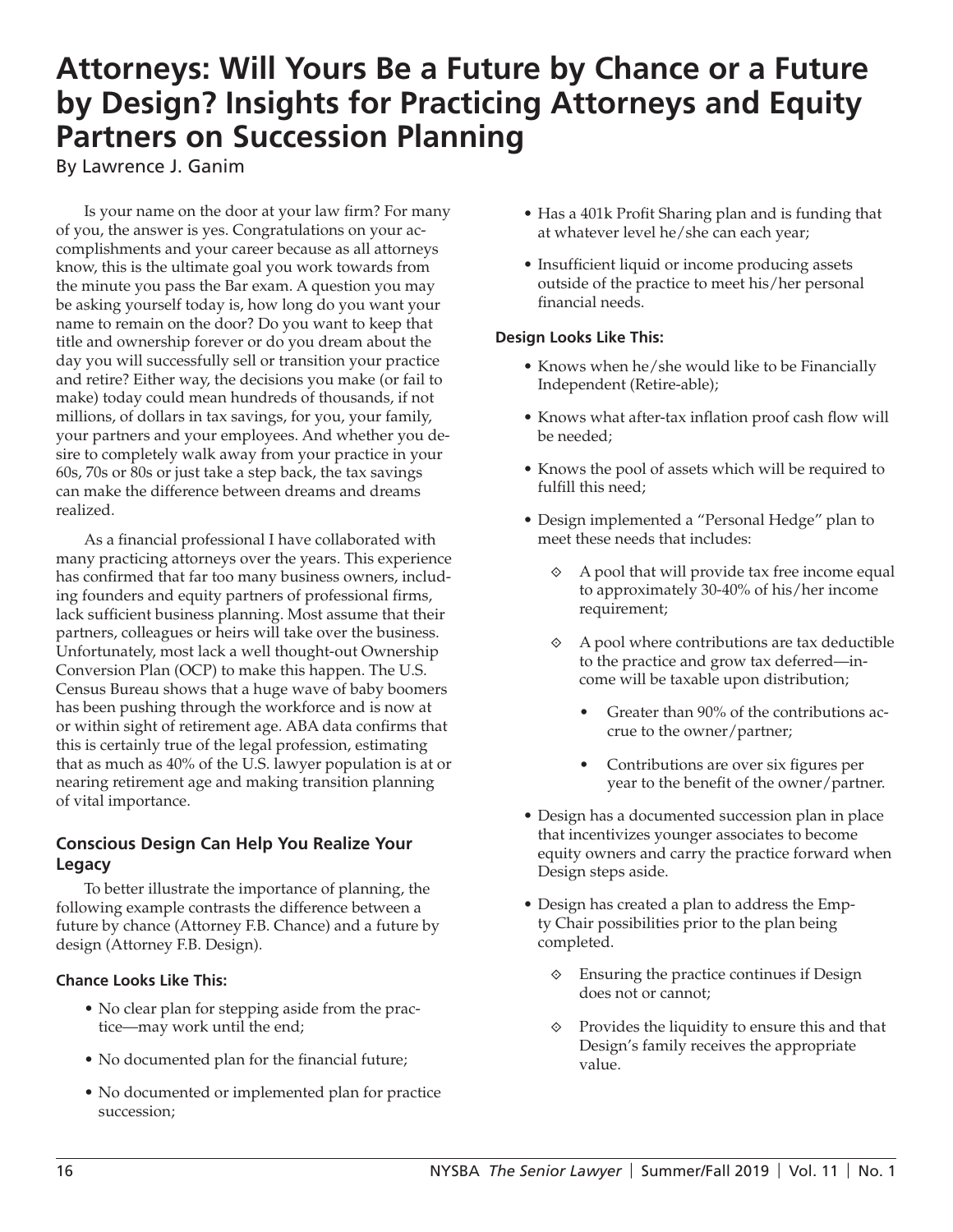### **Preparing Your Firm to Transition into the Future**

When you're an owner or equity partner of a law firm, there is much more than finances to consider. You must contemplate your trusted relationships with clients and the preparedness of the legal teams responsible for serving and retaining those clients. To ensure the future of the organization, firm leaders often face a structure that places short-term profits for individuals ahead of long-term strategic planning and stability for the firm. A failure to plan for the stewardship of the firm and its transition to the next generation can put the future of the firm at great risk.

Experience teaches that firms without solid succession plans are often unprepared to deal with a wide range of issues. A shortage of junior and mid-level attorneys, increasing life spans of baby boomer senior partners, and the increasingly volatile business and economic environment that all businesses face are just a few of these concerns.

One additional concern, unique to professional service firms, is that most law clients place a higher value on the relationship they have with "their attorney" than they do the "firm" that employs the attorney. In contrast to manufacturers or distributors who sell a tangible product that will be available long after their sales representative is gone, the attorney-client relationship is a very personal one, built on trust between two individuals.

One of the keys in the legal profession is realizing that the future of your firm depends on your ability to transition clients from one generation to the next, successfully. This is a major challenge for many law practices, and one that requires teamwork. Rather than harboring the client, founding or senior partners must learn to delegate in order for the client to become comfortable with others in the firm doing their legal work. This requires involving younger attorneys in meetings with clients over a substantial period of time. It's the only way to make other lawyers in the firm knowledgeable about the clients' business and to determine if the attorney-client chemistry will be healthy over the long term.

These may seem like elementary steps, but the two must build a rapport and a trusted relationship. Building the required level of confidence takes time. And while there are circumstances that are somewhat unique to succession in the legal profession, every business owner, including owners of private practices and equity partners in professional firms, needs to plan for the future. Having an Ownership Conversion Plan (OCP) is the only way to ensure that the current owner's legacy will be realized while preventing partners and younger colleagues from being pulled apart by a lack of knowing what the future may hold.

With a well thought out OCP, equity partners, associates and their families will not be left to wonder what to do in the case of an unexpected death or disability. Equally important, clients can receive an even more indepth level of service as senior partners lead legal teams dedicated to meeting their specific needs. Major elements of an Ownership Conversion Plan typically include the following:

*1. Cement Your Future Vision* – Determine the ideal future for you, your family and your firm. Consider how involved you want to stay in your practice, the resources you have available for retirement and your level of protection against the unexpected.

*2. Size of the Pot* – Do you know the value of your firm in cash? What other income do you have outside of your practice what is and your ability to handle "gap shock" – the difference between what you feel your firm is worth and what a buyer knows it is worth.

**3.** *The Butterfly* – A buyer will be attracted to a business that is thriving and showing potential growth in the future. Working with experienced advisors can help you correct problems, create value and make your firm more attractive to a potential buyer.

*4. The Empty Chair* – Protecting your OCP can ensure that your firm has enough liquidity to overcome the sudden loss of a key partner or contributor. Incentivizing key colleagues to stay, leveraging financial instruments, and tax planning are possible options.

*5. Your Personal Hedge* – Growing non-business assets enhances your ability to negotiate for ownership conversion, and current laws provide many opportunities to create assets outside of the firm, with favorable taxation.

*6. The Intersection* – When your estate plan and Ownership Conversion Plan are coordinated, your wealth will be preserved and more value will be created for you, your equity partners and a qualified buyer, inside or outside the firm.

*7. The Harvest* – Preparing your OCP and protecting it with a well-documented and communicated succession plan helps you reap what your efforts have achieved, decreases business and personal risks, motivates key personnel and allows for timing on your terms.